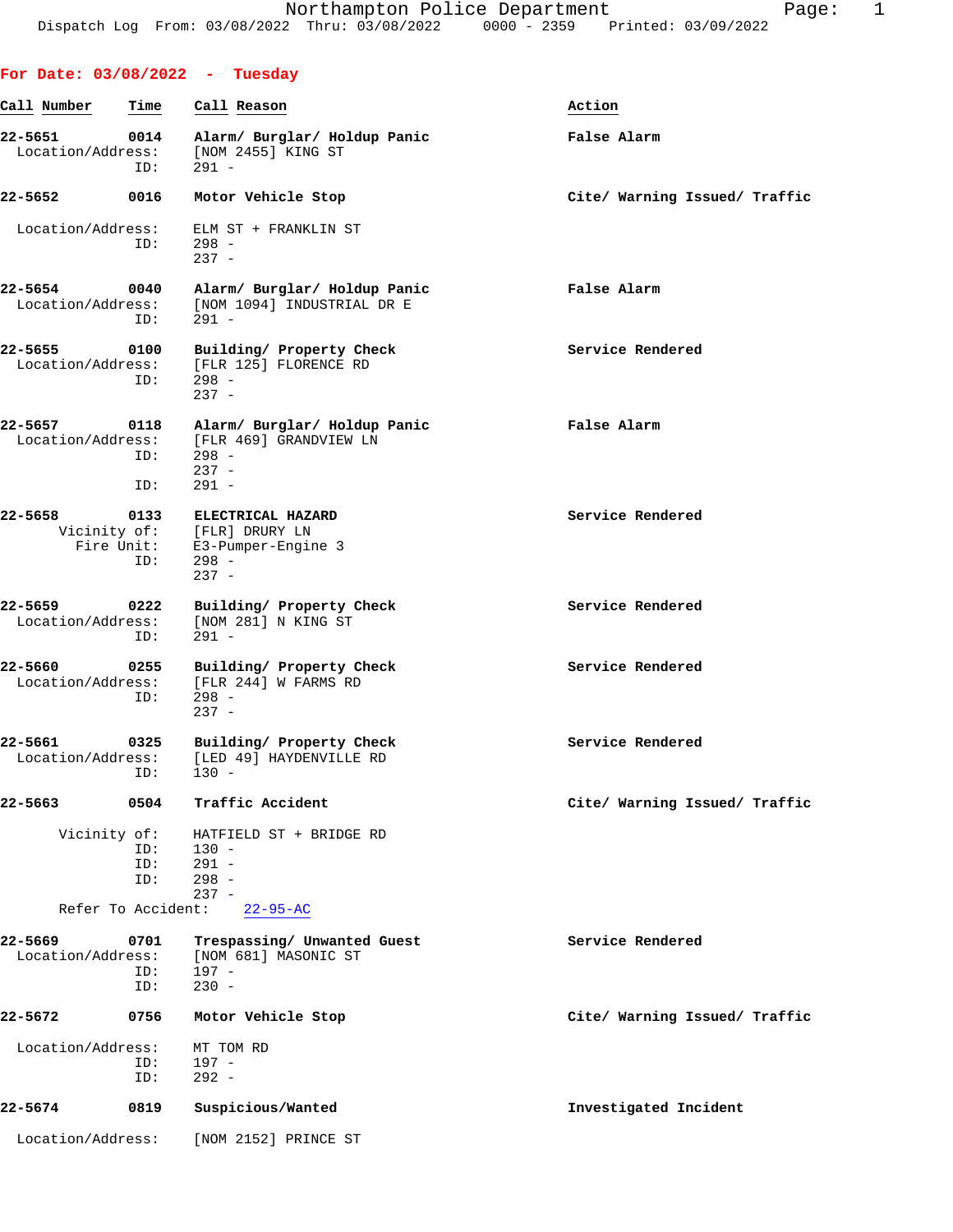ID: 197 -

| 22-5677                                            | 0911<br>ID:                    | Juvenile Problem<br>Location/Address: [LED 10] FLORENCE ST<br>$ID: 262 -$<br>$187 -$                                                                     | Service Rendered              |
|----------------------------------------------------|--------------------------------|----------------------------------------------------------------------------------------------------------------------------------------------------------|-------------------------------|
| 22-5680                                            | 1025                           | <b>ASSIST OTHER AGENCY</b>                                                                                                                               | Area Search Negative          |
| Location/Address:                                  | ID:<br>ID:                     | ROUTE 91 + MT TOM RD<br>262 -<br>217 -                                                                                                                   |                               |
| 22-5734                                            | 1100                           | Assault*                                                                                                                                                 | Investigated Incident         |
|                                                    |                                | Location/Address: [NOM 188] CENTER ST<br>$ID: 228 -$<br>Refer To Incident: 22-422-OF<br>Refer To Arrest: 22-88-AR                                        |                               |
| 22-5682                                            | 1157                           | Investigation                                                                                                                                            | Investigated Incident         |
| Location/Address:<br>Refer To Incident:            | ID:<br>ID:                     | [HOY] HIGH ST<br>$270 -$<br>$270 -$<br>$22 - 294 - OF$                                                                                                   |                               |
| 22-5683                                            | 1248                           | Motor Vehicle Stop                                                                                                                                       | Cite/ Warning Issued/ Traffic |
| Vicinity of:                                       | ID:                            | [NOM 912] ELM ST<br>$203 -$                                                                                                                              |                               |
| 22-5685                                            | 1248                           | Public Service, Check Welfare                                                                                                                            | Investigated Incident         |
| Location/Address:                                  | ID:<br>ID:<br>ID:              | [NOM 9] FRUIT ST<br>$187 -$<br>$COR01 -$<br>$203 -$                                                                                                      |                               |
| 22-5687<br>Location/Address:<br>Refer To Incident: | 1309<br>ID:                    | Theft/ Larceny<br>HOCKANUM RD<br>$299 -$<br>$22 - 416 - OF$                                                                                              | Report Done                   |
| 22-5688                                            | 1325                           | Trespassing/ Unwanted Guest                                                                                                                              | Arrest Male 18yrs & Over      |
| Location/Address:                                  | ID:<br>ID:                     | [LED 35] RIVER RD<br>$262 -$<br>$187 -$<br>Refer To Arrest: 22-91-AR<br>Additional Activity: 03/08/2022 1449 Wojcicki - 5704, Garrett Patrol 0 Hrs 2 Min |                               |
| 22-5689                                            | 1327                           | Traffic Accident                                                                                                                                         | Cite/ Warning Issued/ Traffic |
| Location/Address:<br>Refer To Accident:            | EMS Unit:<br>ID:<br>ID:<br>ID: | STATE ST + FINN ST<br>Fire Unit: E2-Pumper-Engine 2<br>A01-Fire Ambulance<br>$203 -$<br>$204 -$<br>$217 -$<br>$22 - 96 - AC$                             |                               |
| 22-5694                                            | 1438                           | Disturbance                                                                                                                                              | Service Rendered              |
| Location/Address:                                  | ID:<br>ID:                     | [NOM 2771] POMEROY TER<br>$203 -$<br>$230 -$                                                                                                             |                               |
| 22–5695                                            | 1447                           | Trespassing/ Unwanted Guest                                                                                                                              | Investigated Incident         |
| Location/Address:                                  | ID:                            | [NOM 887] OLD SOUTH ST<br>$292 -$                                                                                                                        |                               |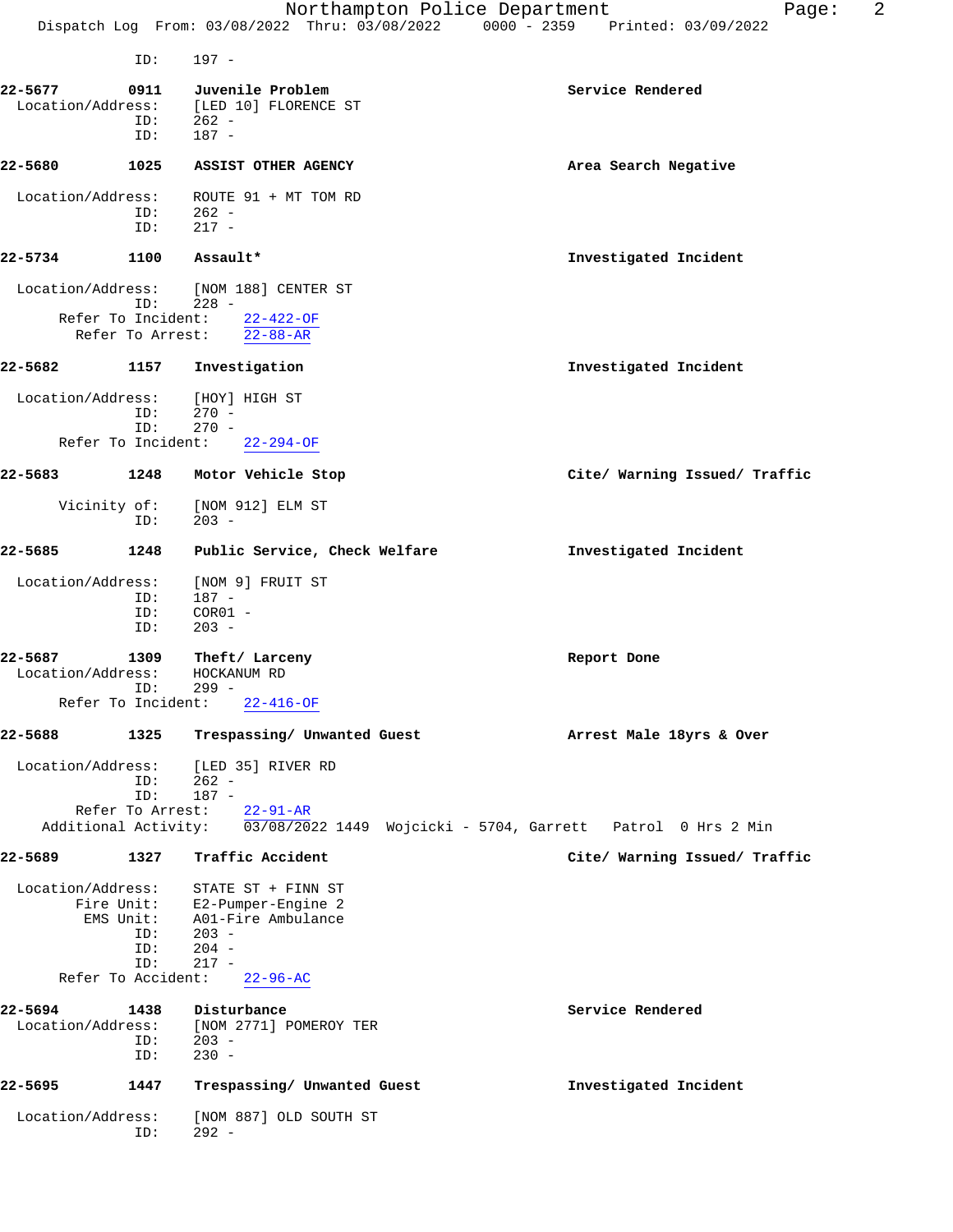|                                   |                | $1 + 0$ $1 + 0$ $0 + 0$ $0 + 0$ $0 + 0$ $0 + 0$ $0 + 0$ $0 + 0$   |                               |
|-----------------------------------|----------------|-------------------------------------------------------------------|-------------------------------|
| 22–5696                           | 1502<br>ID:    | Theft/ Larceny<br>Location/Address: [NOM 2587] MAIN ST<br>$121 -$ | Report Done                   |
| Refer To Incident:                |                | $22 - 418 - OF$                                                   |                               |
|                                   |                |                                                                   |                               |
| 22-5698                           | 1517           | Traffic Accident                                                  | Report Done                   |
| Location/Address: [NOM 4] KING ST |                |                                                                   |                               |
|                                   | ID:            | $242 -$                                                           |                               |
|                                   | ID:<br>ID:     | $248 -$<br>$292 -$                                                |                               |
|                                   |                | Refer To Incident: 22-419-OF                                      |                               |
|                                   |                |                                                                   |                               |
| 22–5699                           |                | 1517 Traffic Accident                                             | Investigated Incident         |
| Location/Address:                 |                | KING ST + BARRETT ST                                              |                               |
|                                   | ID:            | 287 -                                                             |                               |
|                                   | $203 -$<br>ID: |                                                                   |                               |
|                                   | ID:            | $242 -$                                                           |                               |
| Refer To Accident:                |                | EMS Unit: A01-Fire Ambulance<br>$22 - 97 - AC$                    |                               |
|                                   |                |                                                                   |                               |
| 22-5701                           | 1653           | Motor Vehicle Stop                                                | Cite/ Warning Issued/ Traffic |
| Location/Address:                 | ID:            | [NOM 296] KING ST<br>$242 -$                                      |                               |
| 22-5705                           | 1714           | Traffic Accident                                                  | Report Done                   |
| Location/Address:                 |                | HATFIELD ST + BRIDGE RD                                           |                               |
|                                   | ID:            | $203 -$                                                           |                               |
|                                   |                | Fire Unit: C4-Command-Car 4                                       |                               |
| EMS Unit:                         |                | A01-Fire Ambulance                                                |                               |
|                                   | ID:            | 248 -                                                             |                               |
| Fire Unit:                        |                | E2-Pumper-Engine 2                                                |                               |
|                                   | ID:            | 186 -                                                             |                               |
|                                   | ID:            | $242 -$                                                           |                               |
|                                   | ID:            | $243 -$                                                           |                               |
| Refer To Incident:                | ID:            | $245 -$                                                           |                               |
| Refer To Accident:                |                | 22-420-OF<br>$22 - 98 - AC$                                       |                               |
|                                   |                |                                                                   |                               |
| 22-5707                           |                | 1733 Assist/ Service Calls                                        | Service Rendered              |
|                                   |                | Location/Address: [FLR] LADYSLIPPER LN                            |                               |
|                                   | ID:            | $287 -$                                                           |                               |
|                                   | ID:            | 292 -                                                             |                               |
| 22-5710                           | 1854           | DISABLED MV                                                       | Service Rendered              |
| Location/Address:                 |                | [FLR 157] ROCKY HILL RD                                           |                               |
|                                   | ID:            | $292 -$                                                           |                               |
|                                   |                |                                                                   |                               |
| 22-5711<br>Location/Address:      | 1930           | Alarm/ Healthwatch/ Help<br>[FLR 1397] PARK ST                    | Taken to Hospital             |
| Fire Unit:                        |                | E3-Pumper-Engine 3                                                |                               |
| EMS Unit:                         |                | A03-Fire Ambulance                                                |                               |
|                                   | ID:            | $287 -$                                                           |                               |
| 22-5712                           | 1950           | Motor Vehicle Stop                                                | Verbal Warning Given          |
| Location/Address:                 | ID:            | ELM ST + WEST ST<br>$287 -$                                       |                               |
| 22-5716                           | 2027           | Motor Vehicle Stop                                                | Investigated Incident         |
| Vicinity of:                      |                | NEW SOUTH ST + MAIN ST                                            |                               |

**22-5719 2109 Motor Vehicle Stop Cite/ Warning Issued/ Traffic** Location/Address: PLEASANT ST + HAMPTON AVE ID: 292 -

ID: 292 -